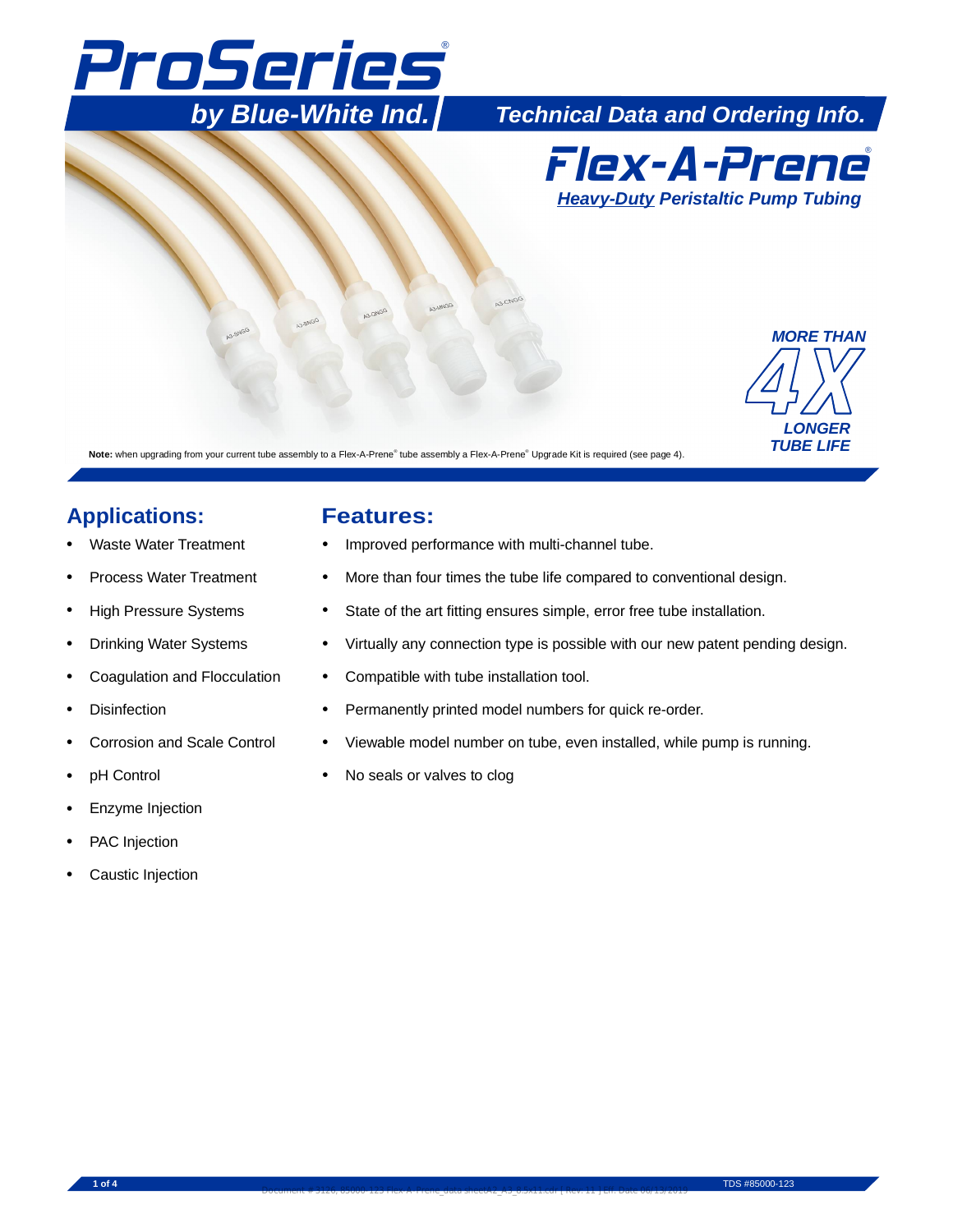# Flex-A-Prene **®**

### *Technical Data and Ordering Info.*

#### **Chemical Resistance of Tubing:**

### **Flex-A-Prene® Tubing**

**Meets FDA criteria for food | Excellent chemical resistance**

Alcohol general Aluminum Sulfate (Alum) Ammonium chloride Ammonium hydroxide Ammonium Sulfate (LAS) Benzyl alcohol **Bleach** Brine solutions Calcium Hydroxide 10% (Lime Slurry) Calcium hypochlorite 20%

Citric Acid 50% Ethylene glycol Ferric chloride Ferric nitrate Ferric sulfate Ferrous chloride - 43% in water Ferrous sulfate Formic acid Glucose Fluosilicic Acid (up to 25%)

Hydrochloric acid 33% Hydrocyanic acid Hydrogen peroxide Hypochlorous acid Iodine Magnesium chloride Magnesium sulfate Phosphoric acid Plating solutions Polyaluminum Chloride (PAC)

Potassium hydroxide Potassium permanganate 40% Propylene glycol Sodium hydroxide 50% Sodium Bisulfite Sodium Chlorite 12% Sodium Hypochlorite 12.5% Sodium sulfide Sulfuric acid up to 50% Tannic acid

### **Available Connection Types:**





**Spring: Hastelloy C Quick Disconnect Fitting Body: PVDF**

**A2-QNGG-T A2 Pump: A3-QNGG-T A3 Pump: O-rings: Viton or EP (included) Fitting Material: Natural PVDF/Kynar®**

**2 of 4** TDS #85000-123 Document # 3126, 85000-123 Flex-A-Prene\_data sheetA2\_A3\_8.5x11.cdr [ Rev: 11 ] Eff. Date 06/13/2019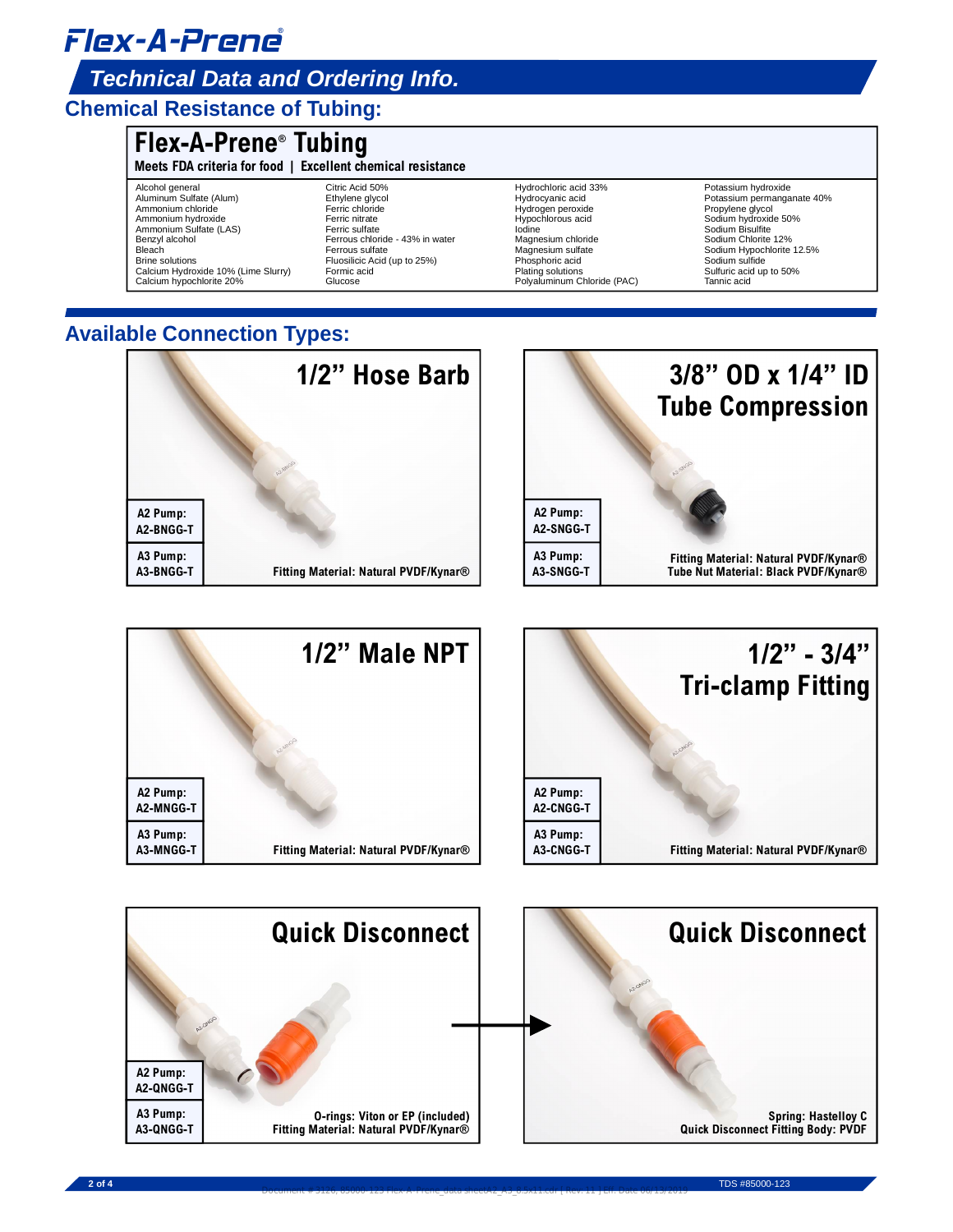# Flex-A-Prene **®**

## *Technical Data and Ordering Info.*

### **Order your next pump with Flex-A-Prene<sup>®</sup>:**

|                                                                                                                                                                 | <b>Output Range</b>                                                                                                                                                    |                                                                                                                                                          | <b>Max</b><br><b>Speed</b>                                         | <b>Max</b><br><b>Pressure</b>                                                                                        | <b>Connection Type</b>                                                                                                                                                                                                                          |                                                                                                                                          | <b>A2 Model Numbers</b>                                                                                                                  |                                                                                                                                          |
|-----------------------------------------------------------------------------------------------------------------------------------------------------------------|------------------------------------------------------------------------------------------------------------------------------------------------------------------------|----------------------------------------------------------------------------------------------------------------------------------------------------------|--------------------------------------------------------------------|----------------------------------------------------------------------------------------------------------------------|-------------------------------------------------------------------------------------------------------------------------------------------------------------------------------------------------------------------------------------------------|------------------------------------------------------------------------------------------------------------------------------------------|------------------------------------------------------------------------------------------------------------------------------------------|------------------------------------------------------------------------------------------------------------------------------------------|
| Flex-A-Prene® A2 Tube Pumps<br>Meets FDA criteria for food  <br><b>Excellent chemical resistance</b><br><b>SIP</b><br><b>CIP</b>                                |                                                                                                                                                                        |                                                                                                                                                          |                                                                    |                                                                                                                      |                                                                                                                                                                                                                                                 |                                                                                                                                          |                                                                                                                                          |                                                                                                                                          |
| <b>GPH</b>                                                                                                                                                      | <b>LPH</b>                                                                                                                                                             | <b>ML/MIN</b>                                                                                                                                            | <b>RPM</b>                                                         | PSI (bar)                                                                                                            | <b>Fittings</b>                                                                                                                                                                                                                                 | <b>115V AC</b>                                                                                                                           | <b>230V AC</b>                                                                                                                           | <b>220V AC</b>                                                                                                                           |
| $.044 - 4.4$<br>$.044 - 4.4$<br>$.044 - 4.4$<br>$.044 - 4.4$<br>$.044 - 4.4$<br>$.157 - 15.7$<br>$.165 - 16.5$<br>$.172 - 17.2$<br>$.172 - 17.2$<br>.172 - 17.2 | $.168 - 16.8$<br>$.168 - 16.8$<br>$.168 - 16.8$<br>$.168 - 16.8$<br>$.168 - 16.8$<br>$.593 - 59.3$<br>$.626 - 62.6$<br>$.651 - 65.1$<br>$.651 - 65.1$<br>$.651 - 65.1$ | $2.8 - 280$<br>$2.8 - 280$<br>$2.8 - 280$<br>$2.8 - 280$<br>$2.8 - 280$<br>$9.9 - 989$<br>$10.43 - 1043$<br>10.85 - 1085<br>10.85 - 1085<br>10.85 - 1085 | 125<br>125<br>125<br>125<br>125<br>125<br>125<br>125<br>125<br>125 | 110(7.6)<br>110(7.6)<br>110(7.6)<br>110(7.6)<br>110(7.6)<br>110(7.6)<br>110(7.6)<br>110(7.6)<br>110(7.6)<br>110(7.6) | <b>Quick Disconnect</b><br>1/4" ID. Tube Compression*<br>1/2" Male NPT<br>1/2" Hose Barb<br>1/2" - 3/4" Tri-clamp Fitting<br>Quick Disconnect<br>1/4" ID. Tube Compression*<br>1/2" Male NPT<br>1/2" Hose Barb<br>1/2" - 3/4" Tri-clamp Fitting | A2V24-QNEE<br>A2V24-SNEE<br>A2V24-MNEE<br>A2V24-BNEE<br>A2V24-CNEE<br>A2V24-QNGG<br>A2V24-SNGG<br>A2V24-MNGG<br>A2V24-BNGG<br>A2V24-CNGG | A2V25-QNEE<br>A2V25-SNEE<br>A2V25-MNEE<br>A2V25-BNEE<br>A2V25-CNEE<br>A2V25-QNGG<br>A2V25-SNGG<br>A2V25-MNGG<br>A2V25-BNGG<br>A2V25-CNGG | A2V26-QNEE<br>A2V26-SNEE<br>A2V26-MNEE<br>A2V26-BNEE<br>A2V26-CNEE<br>A2V26-QNGG<br>A2V26-SNGG<br>A2V26-MNGG<br>A2V26-BNGG<br>A2V26-BNGG |
|                                                                                                                                                                 |                                                                                                                                                                        |                                                                                                                                                          |                                                                    |                                                                                                                      |                                                                                                                                                                                                                                                 |                                                                                                                                          | *3/8" OD. x 1/4" ID. Tube Compression                                                                                                    |                                                                                                                                          |
| <b>Max</b><br><b>Output Range</b><br><b>Speed</b>                                                                                                               |                                                                                                                                                                        |                                                                                                                                                          | <b>Max</b><br><b>Pressure</b>                                      | <b>Connection Type</b>                                                                                               |                                                                                                                                                                                                                                                 | <b>A3 Model Numbers</b>                                                                                                                  |                                                                                                                                          |                                                                                                                                          |
| Flex-A-Prene® A3 Tube Pumps<br>Meets FDA criteria for food   Excellent chemical resistance   CIP<br><b>SIP</b>                                                  |                                                                                                                                                                        |                                                                                                                                                          |                                                                    |                                                                                                                      |                                                                                                                                                                                                                                                 |                                                                                                                                          |                                                                                                                                          |                                                                                                                                          |
| <b>GPH</b>                                                                                                                                                      | <b>LPH</b>                                                                                                                                                             | <b>ML/MIN</b>                                                                                                                                            | <b>RPM</b>                                                         | PSI (bar)                                                                                                            | <b>Fittings</b>                                                                                                                                                                                                                                 | <b>115V AC</b>                                                                                                                           | <b>230V AC</b>                                                                                                                           | <b>220V AC</b>                                                                                                                           |
| $002 - 48$                                                                                                                                                      | $007 - 180$                                                                                                                                                            | $12 - 300$                                                                                                                                               | 125                                                                | 110 $(76)$                                                                                                           | Quick Disconnect                                                                                                                                                                                                                                | $\triangle$ 31/24-ONFF                                                                                                                   | <b>A3V25-ONFF</b>                                                                                                                        | $\triangle$ 31/26-ONEE                                                                                                                   |

| $.002 - 4.8$  | $.007 - 18.0$ | $.12 - 300$  | 125 | 110(7.6) | Quick Disconnect                    | A3V24-QNEE | A3V25-QNEE | A3V26-ONEE |
|---------------|---------------|--------------|-----|----------|-------------------------------------|------------|------------|------------|
| $.002 - 4.8$  | $.007 - 18.0$ | $.12 - 300$  | 125 | 110(7.6) | 1/4" ID. Tube Compression*          | A3V24-SNEE | A3V25-SNEE | A3V26-SNEE |
| $.002 - 4.8$  | $.007 - 18.0$ | $.12 - 300$  | 125 | 110(7.6) | $1/2$ " Male NPT                    | A3V24-MNEE | A3V25-MNEE | A3V26-MNEE |
| $.002 - 4.8$  | $.007 - 18.0$ | $.12 - 300$  | 125 | 110(7.6) | 1/2" Hose Barb                      | A3V24-BNEE | A3V25-BNEE | A3V26-BNEE |
| $.002 - 4.8$  | $.007 - 18.0$ | $.12 - 300$  | 125 | 110(7.6) | 1/2" - 3/4" Tri-clamp Fitting       | A3V24-CNEE | A3V25-CNEE | A3V26-CNEE |
| $.006 - 16.5$ | $.024 - 62.4$ | .41 - 1041   | 125 | 110(7.6) | Quick Disconnect                    | A3V24-QNGG | A3V25-ONGG | A3V26-ONGG |
| $.007 - 18.2$ | $.027 - 69.0$ | $.46 - 1150$ | 125 | 110(7.6) | 1/4" ID. Tube Compression'          | A3V24-SNGG | A3V25-SNGG | A3V26-SNGG |
| $.007 - 19.0$ | $.036 - 72.0$ | .48 - 1200   | 125 | 110(7.6) | 1/2" Male NPT                       | A3V24-MNGG | A3V25-MNGG | A3V26-MNGG |
| $.007 - 19.0$ | $.036 - 72.0$ | .48 - 1200   | 125 | 110(7.6) | 1/2" Hose Barb                      | A3V24-BNGG | A3V25-BNGG | A3V26-BNGG |
| $.007 - 19.0$ | .036 - 72.0   | .48 - 1200   | 125 | 110(7.6) | $1/2$ " - $3/4$ " Tri-clamp Fitting | A3V24-CNGG | A3V25-CNGG | A3V26-BNGG |

\*3/8" OD. x 1/4" ID. Tube Compression